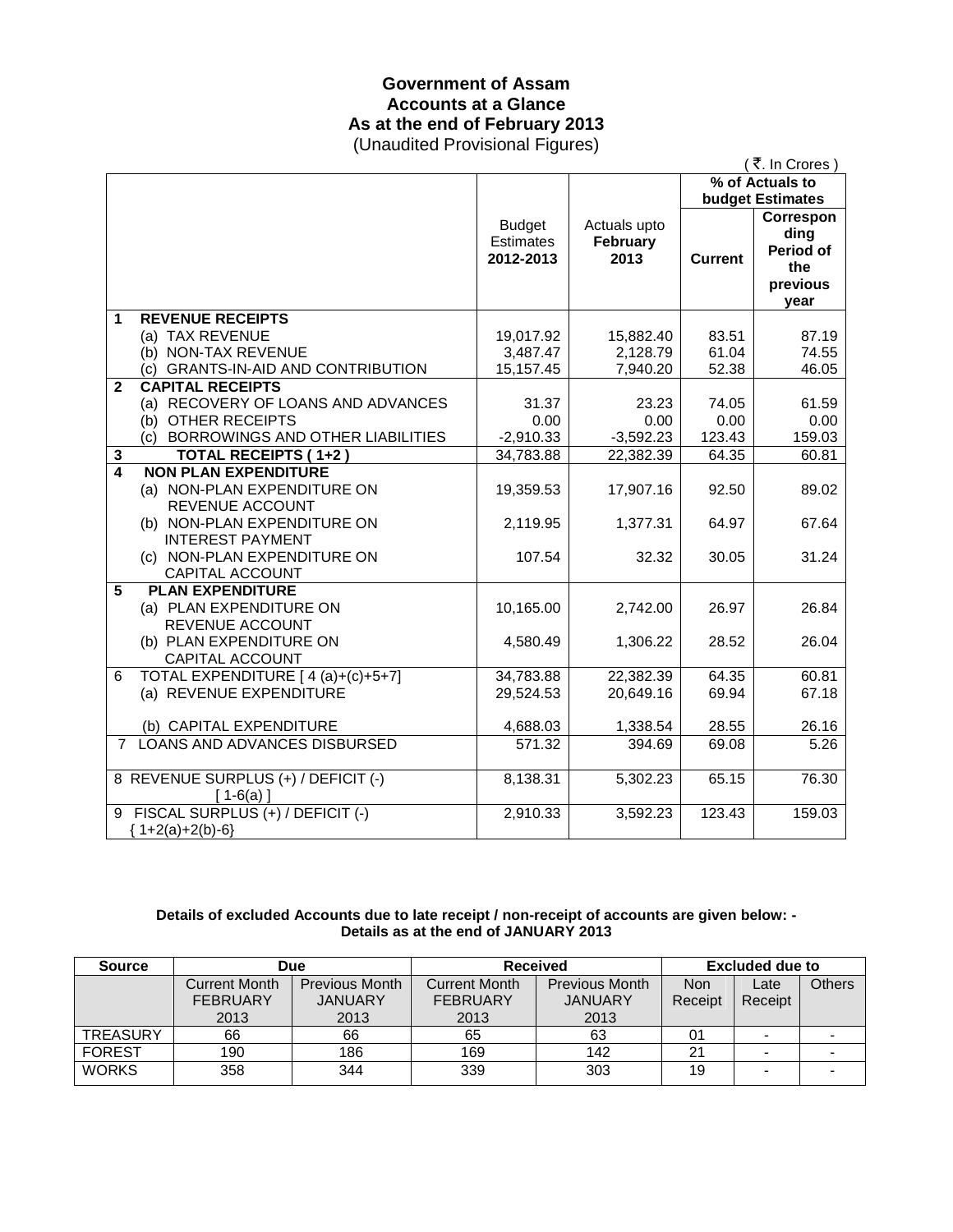### Monthly trend of **TAX REVENUE**  ( Refer to Item No. 1 (a) of Monthly Accounts at a Glance )

|                  |                |                    |                | ₹ In crores )      |
|------------------|----------------|--------------------|----------------|--------------------|
|                  | 2012-2013      |                    | 2011-2012      |                    |
| <b>Months</b>    | <b>MONTHLY</b> | <b>PROGRESSIVE</b> | <b>MONTHLY</b> | <b>PROGRESSIVE</b> |
| <b>APRIL</b>     | 1,464.89       | 1.464.89           | 1,250.91       | 1.250.91           |
| <b>MAY</b>       | 1,435.41       | 2,900.30           | 1,216.58       | 2,467.49           |
| <b>JUNE</b>      | 1,408.29       | 4,308.59           | 1,218.98       | 3,686.47           |
| <b>JULY</b>      | 1,398.99       | 5,707.58           | 1.227.88       | 4.914.35           |
| <b>AUGUST</b>    | 1,354.17       | 7,061.75           | 1,234.56       | 6,148.91           |
| <b>SEPTEMBER</b> | 1,429.16       | 8,490.91           | 1,306.21       | 7.455.12           |
| <b>OCTOBER</b>   | 1.418.44       | 9.909.35           | 1,308.29       | 8.763.41           |
| <b>NOVEMBER</b>  | 1,396.04       | 11,305.39          | 1,060.69       | 9,824.10           |
| <b>DECEMBER</b>  | 1,560.51       | 12,865.90          | 1,737.98       | 11,562.08          |
| <b>JANUARY</b>   | 1,500.09       | 14,365.99          | 1,319.24       | 12,881.32          |
| <b>FEBRUARY</b>  | 1,516.41       | 15,882.40          | 1,189.46       | 14,070.78          |
| <b>MARCH</b>     |                |                    | 2,826.88       | 16,897.66          |

**Note :** As the details of excluded accounts are not likely to be the same for the current and corresponding periods, the comparison will be indicative only. For details of excluded accounts, reference to Accounts at a Glance is invited.

## Monthly trend of **NON-TAX REVENUE**

( Refer to Item No. 1 (b) of Monthly Accounts at a Glance )

|                  |                |                    |                | ₹ In crores        |
|------------------|----------------|--------------------|----------------|--------------------|
| <b>Months</b>    | 2012-2013      |                    |                | 2011-2012          |
|                  | <b>MONTHLY</b> | <b>PROGRESSIVE</b> | <b>MONTHLY</b> | <b>PROGRESSIVE</b> |
| <b>APRIL</b>     | 262.89         | 262.89             | 183.83         | 183.83             |
| <b>MAY</b>       | 68.08          | 330.97             | 196.20         | 380.03             |
| <b>JUNE</b>      | 151.68         | 482.65             | 150.07         | 530.10             |
| <b>JULY</b>      | 196.08         | 678.73             | 215.68         | 745.78             |
| <b>AUGUST</b>    | 140.40         | 819.13             | 263.72         | 1,009.50           |
| <b>SEPTEMBER</b> | 197.55         | 1,016.68           | 279.74         | 1,289.24           |
| <b>OCTOBER</b>   | 191.01         | 1,207.69           | 251.87         | 1,541.11           |
| <b>NOVEMBER</b>  | 287.08         | 1,494.77           | 134.42         | 1,675.53           |
| <b>DECEMBER</b>  | 199.80         | 1,694.57           | 450.18         | 2,125.71           |
| <b>JANUARY</b>   | 222.78         | 1,917.35           | 280.53         | 2,406.24           |
| <b>FEBRUARY</b>  | 211.44         | 2,128.79           | 73.10          | 2,479.34           |
| <b>MARCH</b>     |                |                    | 365.94         | 2,845.28           |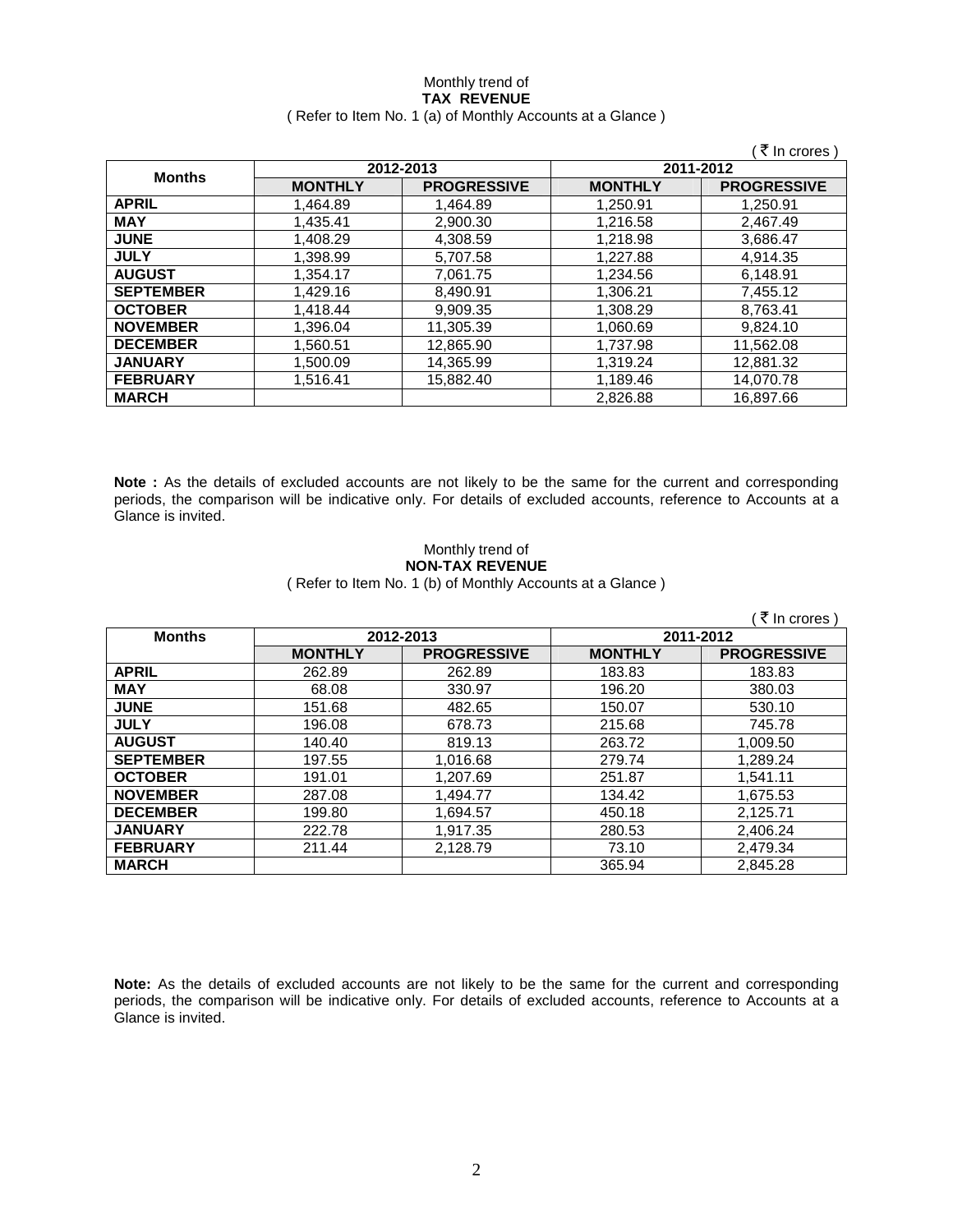## Monthly trend of **GRANTS-IN-AID AND CONTRIBUTION**

( Refer to Item No. 1 (c) of Monthly Accounts at a Glance )

|                  |                |                    |                | ₹ In crores)       |
|------------------|----------------|--------------------|----------------|--------------------|
| <b>Months</b>    |                | 2012-2013          | 2011-2012      |                    |
|                  | <b>MONTHLY</b> | <b>PROGRESSIVE</b> | <b>MONTHLY</b> | <b>PROGRESSIVE</b> |
| <b>APRIL</b>     | 260.77         | 260.77             | 223.69         | 223.69             |
| <b>MAY</b>       | 814.85         | 1075.62            | 432.22         | 655.91             |
| <b>JUNE</b>      | 455.67         | 1,531.29           | 326.34         | 982.25             |
| <b>JULY</b>      | 835.97         | 2,367.26           | 553.96         | 1,536.21           |
| <b>AUGUST</b>    | 1.075.73       | 3.442.99           | 666.35         | 2,202.56           |
| <b>SEPTEMBER</b> | 910.99         | 4,353.98           | 789.64         | 2,992.20           |
| <b>OCTOBER</b>   | 593.97         | 4.947.95           | 620.07         | 3,612.27           |
| <b>NOVEMBER</b>  | 394.50         | 5.342.45           | 400.00         | 4.012.27           |
| <b>DECEMBER</b>  | 1,118.46       | 6,460.91           | 971.39         | 4,983.66           |
| <b>JANUARY</b>   | 353.80         | 6,814.71           | 492.53         | 5,476.19           |
| <b>FEBRUARY</b>  | 1.125.49       | 7.940.20           | 632.81         | 6,109.00           |
| <b>MARCH</b>     |                |                    | 1.287.72       | 7.396.72           |

**Note :** As the details of excluded accounts are not likely to be the same for the current and corresponding periods, the comparison will be indicative only. For details of excluded accounts, reference to Accounts at a Glance is invited.

### Monthly trend of **RECOVERY OF LOANS AND ADVANCES**  ( Refer to Item No. 2 (a) of Monthly Accounts at a Glance )

|                  |                |                    |                | ₹ In crores        |
|------------------|----------------|--------------------|----------------|--------------------|
| <b>Months</b>    | 2012-2013      |                    | 2011-2012      |                    |
|                  | <b>MONTHLY</b> | <b>PROGRESSIVE</b> | <b>MONTHLY</b> | <b>PROGRESSIVE</b> |
| <b>APRIL</b>     | 1.91           | 1.91               | 1.97           | 1.97               |
| <b>MAY</b>       | 1.66           | 3.57               | 1.90           | 3.87               |
| <b>JUNE</b>      | 2.24           | 5.81               | 2.14           | 6.01               |
| <b>JULY</b>      | 2.04           | 7.85               | 1.81           | 7.82               |
| <b>AUGUST</b>    | 1.90           | 9.75               | 2.69           | 10.51              |
| <b>SEPTEMBER</b> | 3.98           | 13.73              | 3.19           | 13.70              |
| <b>OCTOBER</b>   | 2.06           | 15.79              | 0.79           | 14.49              |
| <b>NOVEMBER</b>  | 1.26           | 17.05              | 2.07           | 16.56              |
| <b>DECEMBER</b>  | 2.62           | 19.67              | 2.34           | 18.90              |
| <b>JANUARY</b>   | 1.75           | 21.42              | 2.01           | 20.91              |
| <b>FEBRUARY</b>  | 1.81           | 23.23              | 1.41           | 22.32              |
| <b>MARCH</b>     |                |                    | 3.26           | 25.58              |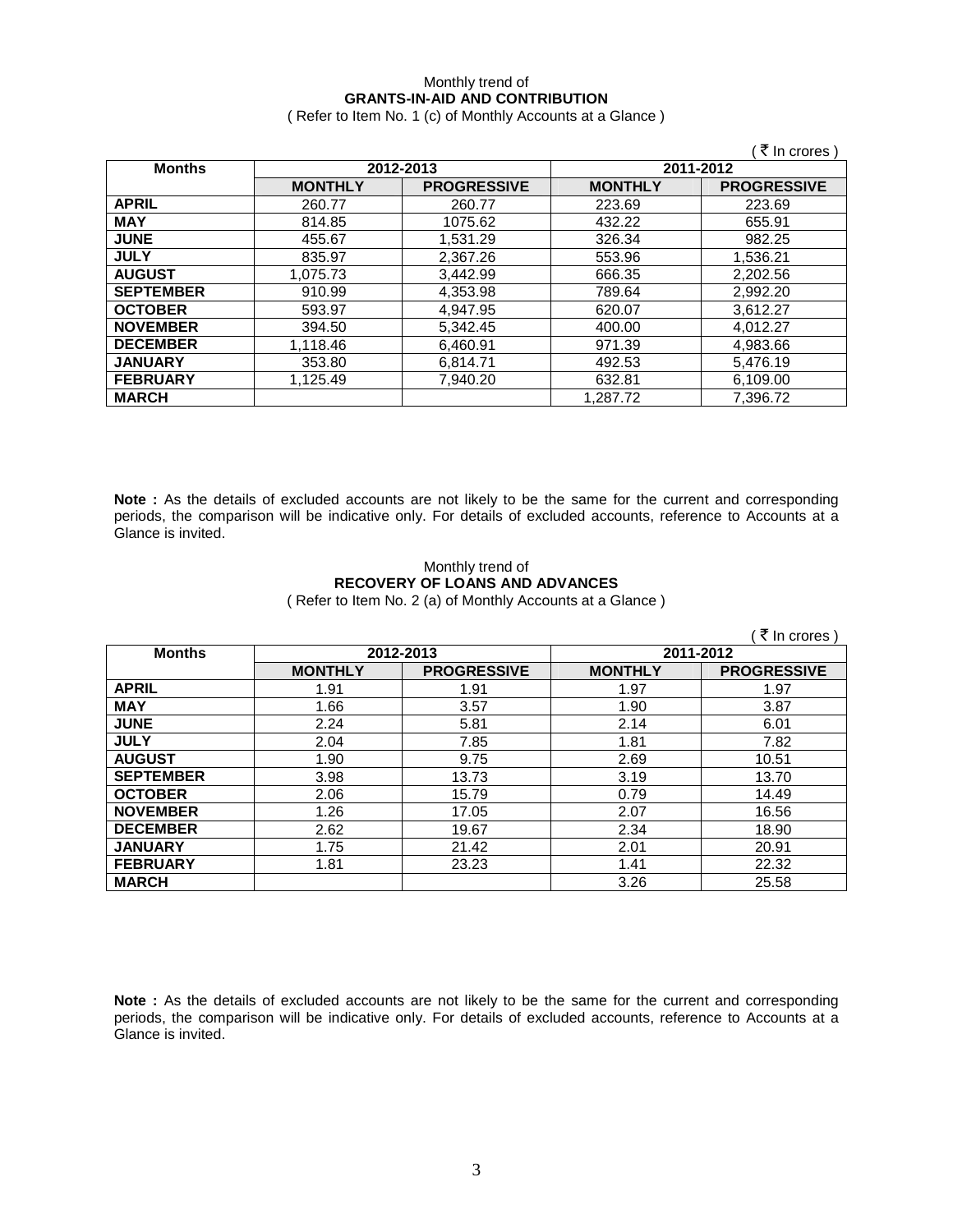### Monthly trend of **OTHER RECEIPTS**  ( Refer to Item No. 2 (b) of Monthly Accounts at a Glance )

|                  |                |                    |                | ₹ In crores)       |
|------------------|----------------|--------------------|----------------|--------------------|
| <b>Months</b>    | 2012-2013      |                    | 2011-2012      |                    |
|                  | <b>MONTHLY</b> | <b>PROGRESSIVE</b> | <b>MONTHLY</b> | <b>PROGRESSIVE</b> |
| <b>APRIL</b>     | 0.00           | 0.00               | 0.00           | 0.00               |
| <b>MAY</b>       | 0.00           | 0.00               | 0.00           | 0.00               |
| <b>JUNE</b>      | 0.00           | 0.00               | 0.00           | 0.00               |
| <b>JULY</b>      | 0.00           | 0.00               | 0.00           | 0.00               |
| <b>AUGUST</b>    | 0.00           | 0.00               | 0.00           | 0.00               |
| <b>SEPTEMBER</b> | 0.00           | 0.00               | 0.00           | 0.00               |
| <b>OCTOBER</b>   | 0.00           | 0.00               | 0.00           | 0.00               |
| <b>NOVEMBER</b>  | 0.00           | 0.00               | 0.00           | 0.00               |
| <b>DECEMBER</b>  | 0.00           | 0.00               | 0.00           | 0.00               |
| <b>JANUARY</b>   | 0.00           | 0.00               | 0.00           | 0.00               |
| <b>FEBRUARY</b>  | 0.00           | 0.00               | 0.00           | 0.00               |
| <b>MARCH</b>     |                |                    | 0.00           | 0.00               |

**Note :** As the details of excluded accounts are not likely to be the same for the current and corresponding periods, the comparison will be indicative only. For details of excluded accounts, reference to Accounts at a Glance is invited.

### Monthly trend of **BORROWINGS AND OTHER LIABILITIES**  ( Refer to Item No. 2 (c) of Monthly Accounts at a Glance )

|                  |                |                    |                | ( ₹ In crores )    |
|------------------|----------------|--------------------|----------------|--------------------|
| <b>Months</b>    |                | 2012-2013          |                | 2011-2012          |
|                  | <b>MONTHLY</b> | <b>PROGRESSIVE</b> | <b>MONTHLY</b> | <b>PROGRESSIVE</b> |
| <b>APRIL</b>     | $-822.62$      | $-822.62$          | $-682.58$      | $-682.58$          |
| <b>MAY</b>       | $-1,439.63$    | $-2,262.25$        | $-880.10$      | $-1,562.68$        |
| <b>JUNE</b>      | 160.62         | $-2,101.63$        | $-319.46$      | $-1,882.14$        |
| <b>JULY</b>      | $-1.000.15$    | $-3.101.78$        | $-693.88$      | $-2.576.02$        |
| <b>AUGUST</b>    | $-649.55$      | $-3.751.33$        | -475.59        | $-3.051.61$        |
| <b>SEPTEMBER</b> | 152.10         | $-3,599.23$        | $-21.60$       | $-3,073.21$        |
| <b>OCTOBER</b>   | 64.15          | $-3.535.08$        | $-939.21$      | $-4.012.42$        |
| <b>NOVEMBER</b>  | $-593.72$      | $-4,128.80$        | 503.01         | $-3,509.41$        |
| <b>DECEMBER</b>  | $-82.08$       | $-4.210.88$        | $-1.170.61$    | $-4.680.02$        |
| <b>JANUARY</b>   | 644.15         | $-3,566.73$        | 433.96         | $-4.246.06$        |
| <b>FEBRUARY</b>  | $-25.50$       | $-3.592.23$        | $-214.15$      | $-4.460.21$        |
| <b>MARCH</b>     |                |                    | 5.462.24       | 1.002.03           |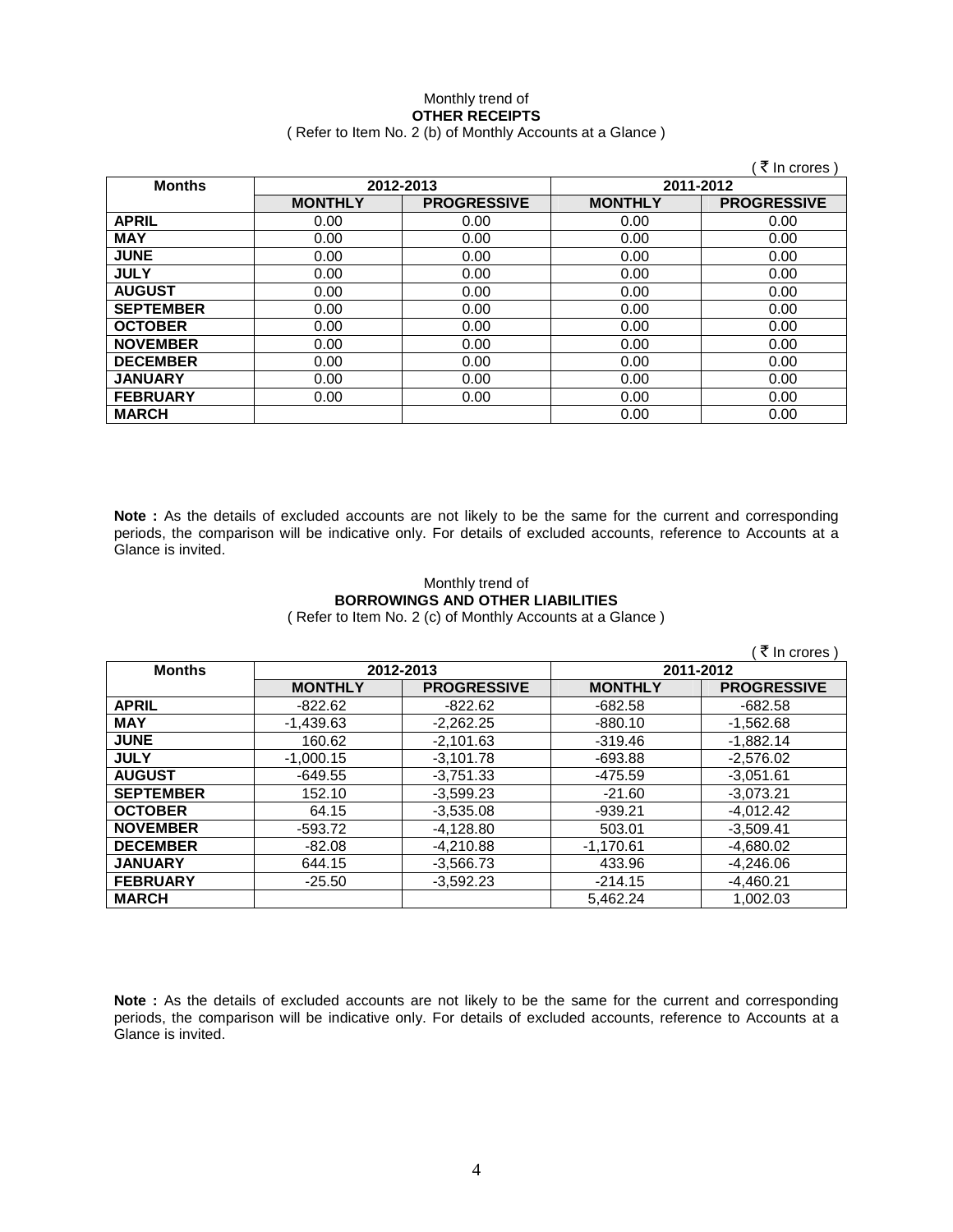### Monthly trend of **TOTAL RECEIPTS**  ( Refer to Item No. 3 of Monthly Accounts at a Glance )

|                  |                |                    |                | (₹ In crores)      |
|------------------|----------------|--------------------|----------------|--------------------|
| <b>Months</b>    |                | 2012-2013          | 2011-2012      |                    |
|                  | <b>MONTHLY</b> | <b>PROGRESSIVE</b> | <b>MONTHLY</b> | <b>PROGRESSIVE</b> |
| <b>APRIL</b>     | 1.167.84       | 1,167.84           | 977.82         | 977.82             |
| <b>MAY</b>       | 880.37         | 2,048.21           | 966.80         | 1,944.62           |
| <b>JUNE</b>      | 2,178.50       | 4,226.71           | 1,378.07       | 3,322.69           |
| <b>JULY</b>      | 1,432.93       | 5,659.64           | 1,305.44       | 4,628.13           |
| <b>AUGUST</b>    | 1,922.65       | 7,582.29           | 1,691.73       | 6,319.86           |
| <b>SEPTEMBER</b> | 2,693.78       | 10,276.07          | 2,357.18       | 8,677.04           |
| <b>OCTOBER</b>   | 2.269.63       | 12.545.70          | 1.241.81       | 9.918.85           |
| <b>NOVEMBER</b>  | 1.485.16       | 14.030.86          | 2.100.19       | 12.019.04          |
| <b>DECEMBER</b>  | 2.799.31       | 16.830.17          | 1.991.28       | 14.010.32          |
| <b>JANUARY</b>   | 2.722.57       | 19.552.74          | 2.528.25       | 16,538.57          |
| <b>FEBRUARY</b>  | 2,829.65       | 22,382.39          | 1,682.63       | 18,221.20          |
| <b>MARCH</b>     |                |                    | 9.946.06       | 28.167.26          |

**Note** : As the details of excluded accounts are not likely to be the same for the current and corresponding periods, the comparison will be indicative only. For details of excluded accounts, reference to Accounts at a Glance is invited.

# Monthly trend of **NON-PLAN EXPENDITURE ON REVENUE ACCOUNT**

( Refer to Item No. 4 (a) of Monthly Accounts at a Glance )

|                  |                |                    |                | ₹ In crores )      |
|------------------|----------------|--------------------|----------------|--------------------|
| <b>Months</b>    | 2012-2013      |                    | 2011-2012      |                    |
|                  | <b>MONTHLY</b> | <b>PROGRESSIVE</b> | <b>MONTHLY</b> | <b>PROGRESSIVE</b> |
| <b>APRIL</b>     | 1,104.08       | 1,104.08           | 956.23         | 956.23             |
| <b>MAY</b>       | 815.36         | 1.919.44           | 898.30         | 1.854.53           |
| <b>JUNE</b>      | 1.902.68       | 3.822.12           | 1,236.62       | 3,091.15           |
| <b>JULY</b>      | 1.259.86       | 5.081.98           | 1.079.16       | 4.170.31           |
| <b>AUGUST</b>    | 1,748.36       | 6,830.34           | 1.570.89       | 5.741.20           |
| <b>SEPTEMBER</b> | 1,951.77       | 8,782.11           | 2,048.85       | 7,790.05           |
| <b>OCTOBER</b>   | 1.792.16       | 10.574.27          | 836.95         | 8.627.00           |
| <b>NOVEMBER</b>  | 1,294.61       | 11,868.88          | 1,525.45       | 10,152.45          |
| <b>DECEMBER</b>  | 2.046.72       | 13,915.60          | 1,546.78       | 11,699.23          |
| <b>JANUARY</b>   | 2,198.36       | 16,113.96          | 1,644.67       | 13,343.90          |
| <b>FEBRUARY</b>  | 1,793.20       | 17,907.16          | 1,309.97       | 14,653.87          |
| <b>MARCH</b>     |                |                    | 4.738.40       | 19.392.27          |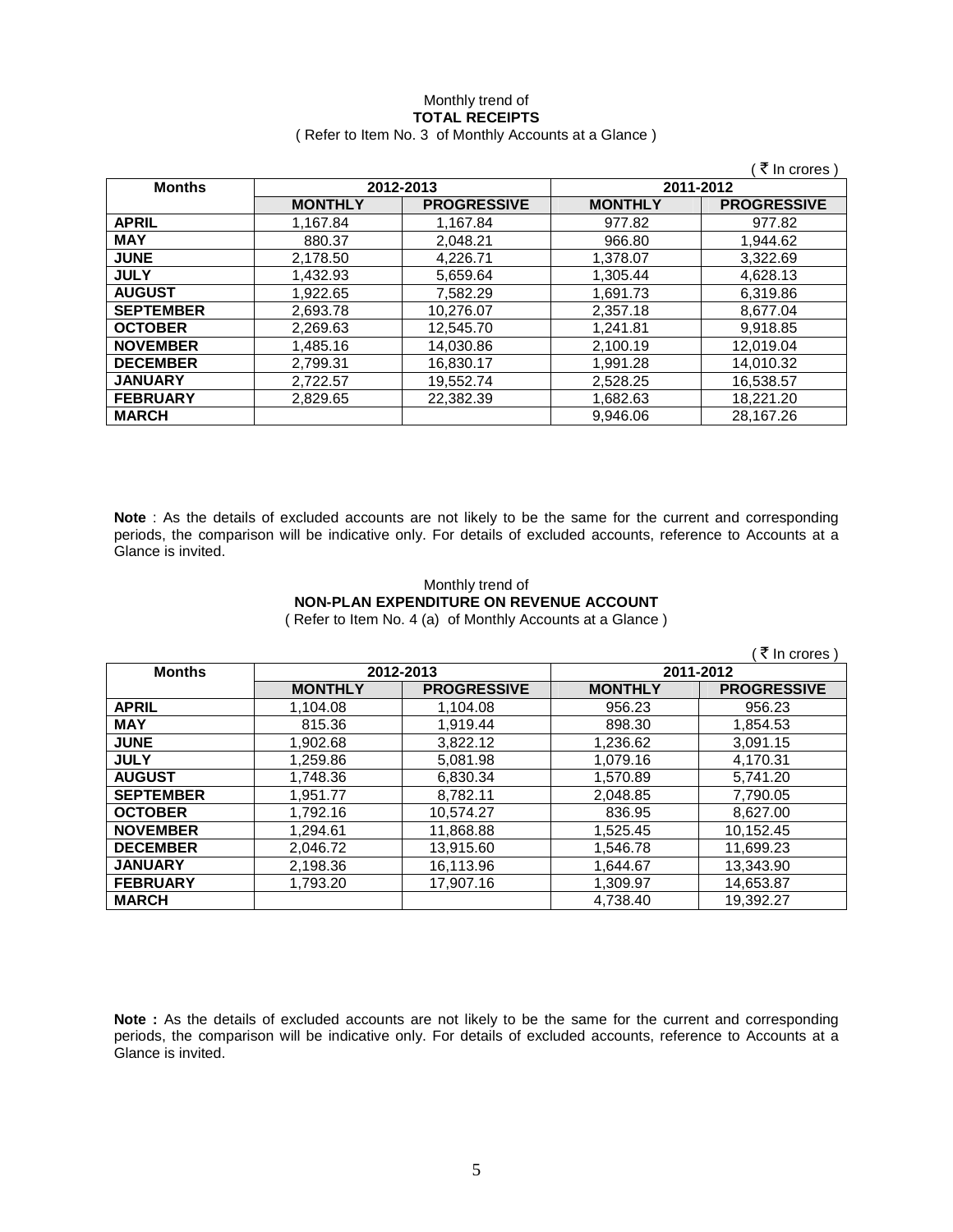## Monthly trend of **NON-PLAN EXPENDITURE ON INTEREST PAYMENT**

( Refer to Item No. 4 (b) of Monthly Accounts at a Glance )

|                            |                |                    |                | ₹ In crores )      |
|----------------------------|----------------|--------------------|----------------|--------------------|
| 2012-2013<br><b>Months</b> |                | 2011-2012          |                |                    |
|                            | <b>MONTHLY</b> | <b>PROGRESSIVE</b> | <b>MONTHLY</b> | <b>PROGRESSIVE</b> |
| <b>APRIL</b>               | 89.75          | 89.75              | 100.56         | 100.56             |
| <b>MAY</b>                 | 58.28          | 148.03             | 56.87          | 157.43             |
| <b>JUNE</b>                | 159.85         | 307.88             | 143.93         | 301.36             |
| <b>JULY</b>                | 75.03          | 382.91             | 70.07          | 371.43             |
| <b>AUGUST</b>              | 200.64         | 583.55             | 223.39         | 594.82             |
| <b>SEPTEMBER</b>           | 252.14         | 835.69             | 237.54         | 832.36             |
| <b>OCTOBER</b>             | 68.94          | 904.63             | 69.54          | 901.90             |
| <b>NOVEMBER</b>            | 93.77          | 998.40             | 119.33         | 1,021.23           |
| <b>DECEMBER</b>            | 110.07         | 1,108.47           | 94.53          | 1,115.76           |
| <b>JANUARY</b>             | 90.03          | 1,198.50           | 98.95          | 1.214.71           |
| <b>FEBRUARY</b>            | 178.81         | 1,377.31           | 205.06         | 1,419.77           |
| <b>MARCH</b>               |                |                    | 290.79         | 1,710.56           |

**Note :** As the details of excluded accounts are not likely to be the same for the current and corresponding periods, the comparison will be indicative only. For details of excluded accounts, reference to Accounts at a Glance is invited.

## Monthly trend of **NON-PLAN EXPENDITURE ON CAPITAL ACCOUNT**

( Refer to Item No. 4 (c) of Monthly Accounts at a Glance )

|                  |                |                    |                | ₹ In crores )      |
|------------------|----------------|--------------------|----------------|--------------------|
| <b>Months</b>    |                | 2012-2013          | 2011-2012      |                    |
|                  | <b>MONTHLY</b> | <b>PROGRESSIVE</b> | <b>MONTHLY</b> | <b>PROGRESSIVE</b> |
| <b>APRIL</b>     | 0.00           | 0.00               | 0.00           | 0.00               |
| <b>MAY</b>       | 0.63           | 0.63               | 0.52           | 0.52               |
| <b>JUNE</b>      | 9.78           | 10.41              | 7.42           | 7.94               |
| <b>JULY</b>      | 5.59           | 16.00              | 4.50           | 12.44              |
| <b>AUGUST</b>    | 7.17           | 23.17              | 0.80           | 13.24              |
| <b>SEPTEMBER</b> | 1.49           | 24.66              | 4.04           | 17.28              |
| <b>OCTOBER</b>   | 1.41           | 26.07              | 4.70           | 21.98              |
| <b>NOVEMBER</b>  | 3.26           | 29.33              | 0.56           | 22.54              |
| <b>DECEMBER</b>  | 2.61           | 31.94              | 0.72           | 23.26              |
| <b>JANUARY</b>   | 0.25           | 32.19              | 1.53           | 24.79              |
| <b>FEBRUARY</b>  | 0.13           | 32.32              | 7.60           | 32.39              |
| <b>MARCH</b>     |                |                    | 42.29          | 74.68              |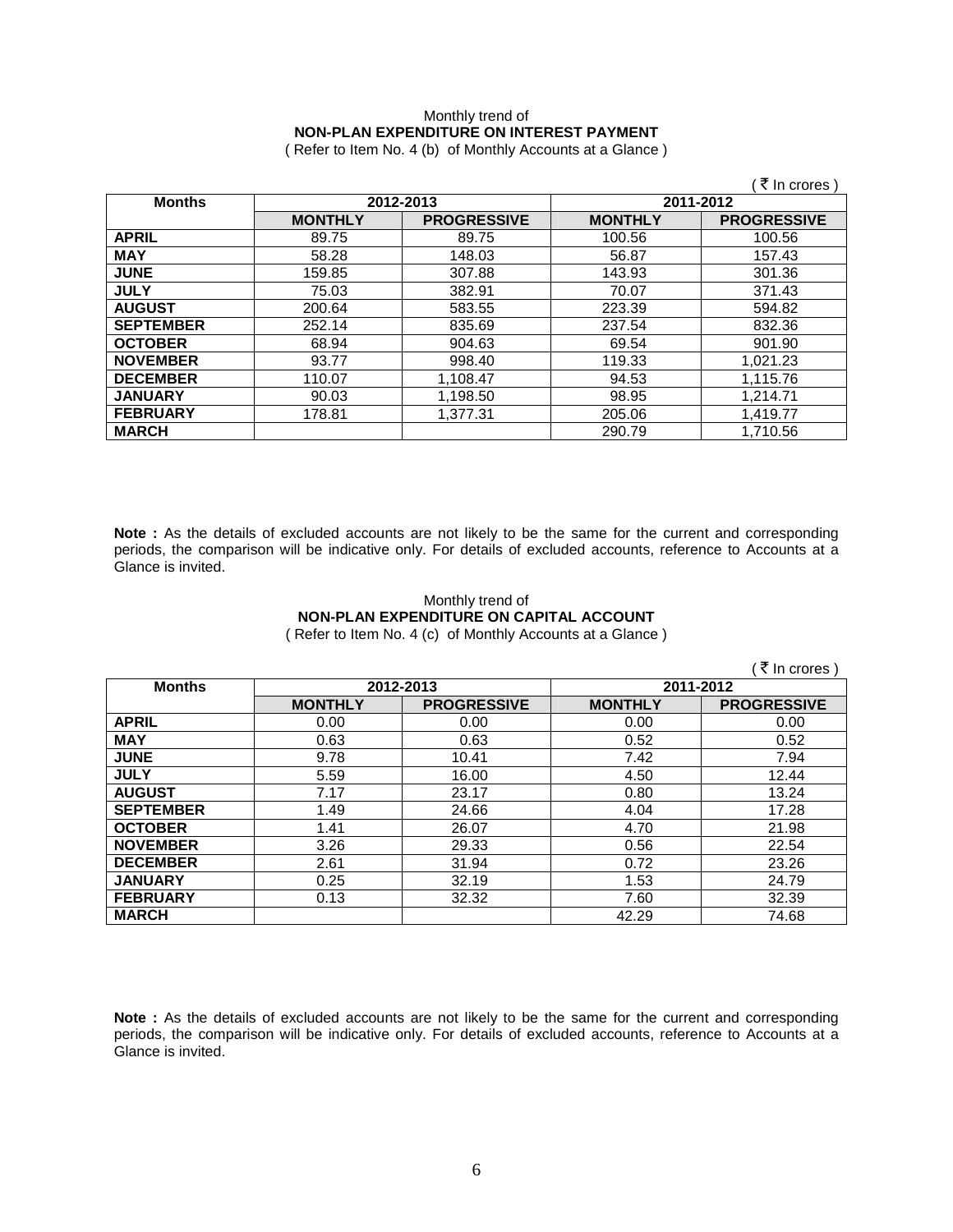## Monthly trend of **PLAN EXPENDITURE ON REVENUE ACCOUNT**

( Refer to Item No. 5 (a) of Monthly Accounts at a Glance )

|                  |                |                    |                | ₹ In crores )      |
|------------------|----------------|--------------------|----------------|--------------------|
| <b>Months</b>    | 2012-2013      |                    | 2011-2012      |                    |
|                  | <b>MONTHLY</b> | <b>PROGRESSIVE</b> | <b>MONTHLY</b> | <b>PROGRESSIVE</b> |
| <b>APRIL</b>     | 59.78          | 59.78              | 21.34          | 21.34              |
| <b>MAY</b>       | 29.35          | 89.13              | 23.47          | 44.81              |
| <b>JUNE</b>      | 185.43         | 274.56             | 44.92          | 89.73              |
| <b>JULY</b>      | 73.65          | 348.21             | 162.59         | 252.32             |
| <b>AUGUST</b>    | 98.51          | 446.72             | 80.62          | 332.94             |
| <b>SEPTEMBER</b> | 275.34         | 722.06             | 207.54         | 540.48             |
| <b>OCTOBER</b>   | 293.81         | 1,015.87           | 224.12         | 764.60             |
| <b>NOVEMBER</b>  | 104.25         | 1,120.12           | 458.90         | 1,223.50           |
| <b>DECEMBER</b>  | 407.32         | 1,527.44           | 236.10         | 1,459.60           |
| <b>JANUARY</b>   | 390.00         | 1,917.44           | 678.32         | 2,137.92           |
| <b>FEBRUARY</b>  | 824.56         | 2.742.00           | 254.85         | 2,392.77           |
| <b>MARCH</b>     |                |                    | 3.867.58       | 6,260.35           |

**Note** : As the details of excluded accounts are not likely to be the same for the current and corresponding periods, the comparison will be indicative only. For details of excluded accounts, reference to Accounts at a Glance is invited.

### Monthly trend of **PLAN EXPENDITURE ON CAPITAL ACCOUNT**  ( Refer to Item No. 5 (b) of Monthly Accounts at a Glance )

 $($   $\bar{z}$  In crores ) **Months 2012-2013 2011-2012 MONTHLY PROGRESSIVE MONTHLY PROGRESSIVE APRIL** 3.97 3.97 0.24 0.24 **MAY** 34.87 38.84 44.52 44.76 **JUNE** 79.90 118.74 89.11 133.87 **JULY** 93.83 212.57 59.19 193.06 **AUGUST** 68.59 281.16 39.41 232.47 **SEPTEMBER** | 118.32 | 399.48 | 93.52 | 325.99 **OCTOBER** | 178.72 | 578.20 | 176.05 | 502.04 **NOVEMBER** | 83.04 | 661.24 | 114.84 | 616.88 **DECEMBER** | 301.61 | 962.85 | 205.59 | 822.47 **JANUARY** | 131.98 | 1,094.83 | 203.73 | 1,026.20 **FEBRUARY** | 211.39 | 1,306.22 | 109.60 | 1,135.81 **MARCH** 1,216.10 2,351.90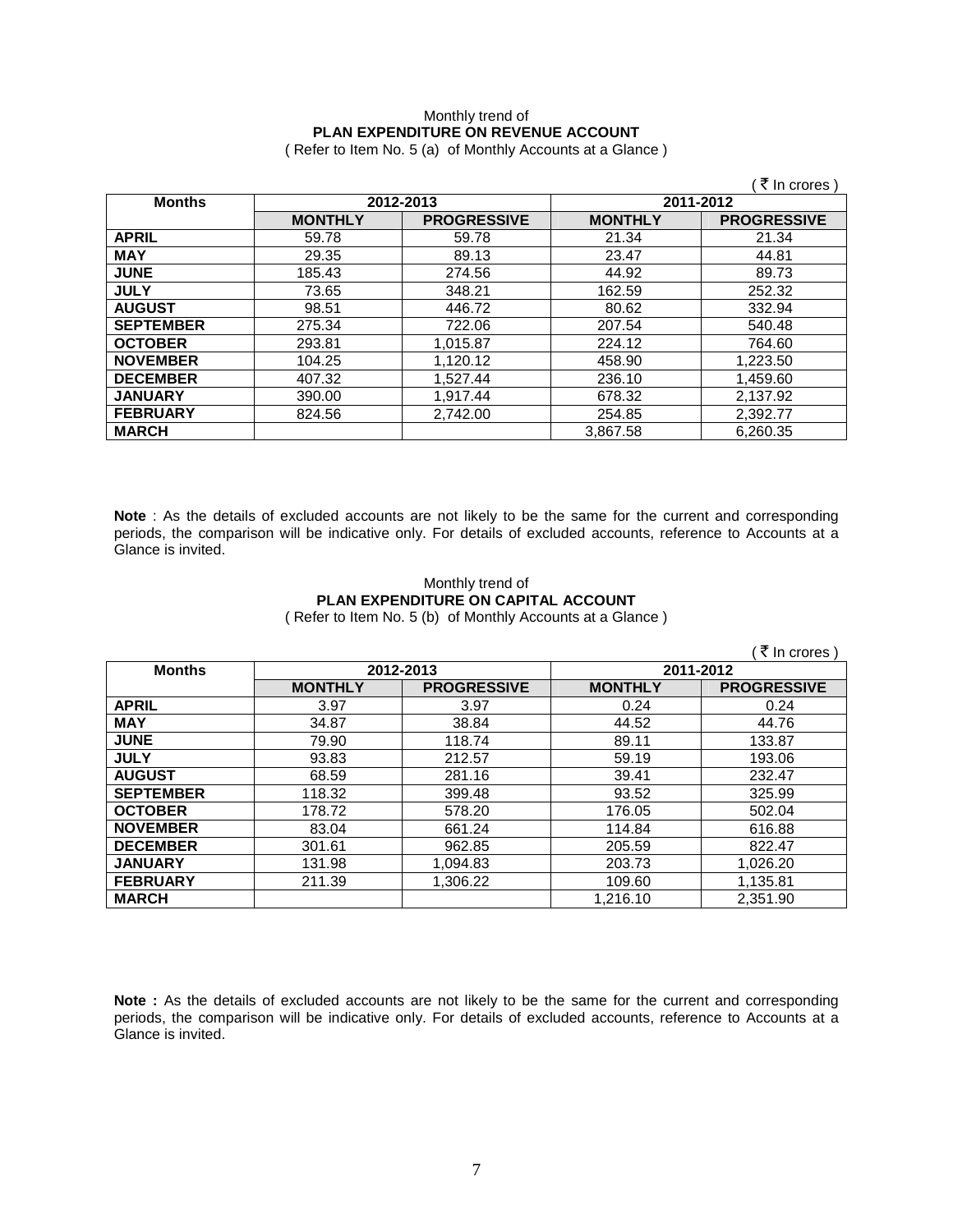### Monthly trend of **TOTAL EXPENDITURE**  ( Refer to Item No. 6 of Monthly Accounts at a Glance )

|                  |                |                    |                | ₹ In crores )      |
|------------------|----------------|--------------------|----------------|--------------------|
| <b>Months</b>    | 2012-2013      |                    | 2011-2012      |                    |
|                  | <b>MONTHLY</b> | <b>PROGRESSIVE</b> | <b>MONTHLY</b> | <b>PROGRESSIVE</b> |
| <b>APRIL</b>     | 1,167.82       | 1,167.82           | 977.82         | 977.82             |
| <b>MAY</b>       | 880.37         | 2.048.19           | 966.80         | 1.944.62           |
| <b>JUNE</b>      | 2,178.48       | 4,226.67           | 1.378.09       | 3.322.71           |
| <b>JULY</b>      | 1,432.94       | 5,659.61           | 1,305.45       | 4,628.16           |
| <b>AUGUST</b>    | 1,922.68       | 7,582.29           | 1.691.73       | 6,319.89           |
| <b>SEPTEMBER</b> | 2.693.78       | 10.276.07          | 2.357.16       | 8.677.05           |
| <b>OCTOBER</b>   | 2,269.63       | 12,545.70          | 1,241.84       | 9.918.89           |
| <b>NOVEMBER</b>  | 1,485.17       | 14,030.86          | 2,100.18       | 12,019.07          |
| <b>DECEMBER</b>  | 2,799.31       | 16,830.17          | 1,991.29       | 14,010.36          |
| <b>JANUARY</b>   | 2,722.57       | 19,552.74          | 2.528.25       | 16.538.61          |
| <b>FEBRUARY</b>  | 2.829.65       | 22.382.39          | 1,682.63       | 18.221.24          |
| <b>MARCH</b>     |                |                    | 9.946.05       | 28.167.29          |

**Note :** As the details of excluded accounts are not likely to be the same for the current and corresponding periods, the comparison will be indicative only. For details of excluded accounts, reference to Accounts at a Glance is invited.

### Monthly trend of **REVENUE EXPENDITURE**

( Refer to Item No. 6 (a) of Monthly Accounts at a Glance )

|                  |                |                    |                | र In crores \      |
|------------------|----------------|--------------------|----------------|--------------------|
| <b>Months</b>    | 2012-2013      |                    | 2011-2012      |                    |
|                  | <b>MONTHLY</b> | <b>PROGRESSIVE</b> | <b>MONTHLY</b> | <b>PROGRESSIVE</b> |
| <b>APRIL</b>     | 1,163.85       | 1,163.85           | 977.57         | 977.57             |
| <b>MAY</b>       | 844.70         | 2,008.55           | 921.76         | 1,899.33           |
| <b>JUNE</b>      | 2,088.08       | 4,096.63           | 1,281.54       | 3,180.87           |
| <b>JULY</b>      | 1.333.50       | 5,430.13           | 1,241.75       | 4,422.62           |
| <b>AUGUST</b>    | 1.846.93       | 7.277.06           | 1.651.52       | 6.074.14           |
| <b>SEPTEMBER</b> | 2.227.11       | 9.504.17           | 2.256.39       | 8.330.53           |
| <b>OCTOBER</b>   | 2.085.97       | 11,590.14          | 1.061.08       | 9.391.61           |
| <b>NOVEMBER</b>  | 1,398.86       | 12,989.00          | 1,984.35       | 11,375.96          |
| <b>DECEMBER</b>  | 2.454.04       | 15.443.04          | 1.782.88       | 13.158.84          |
| <b>JANUARY</b>   | 2,588.36       | 18,031.40          | 2.322.99       | 15,481.83          |
| <b>FEBRUARY</b>  | 2.617.76       | 20,649.16          | 1,564.80       | 17,046.63          |
| <b>MARCH</b>     |                |                    | 8.605.97       | 25.652.60          |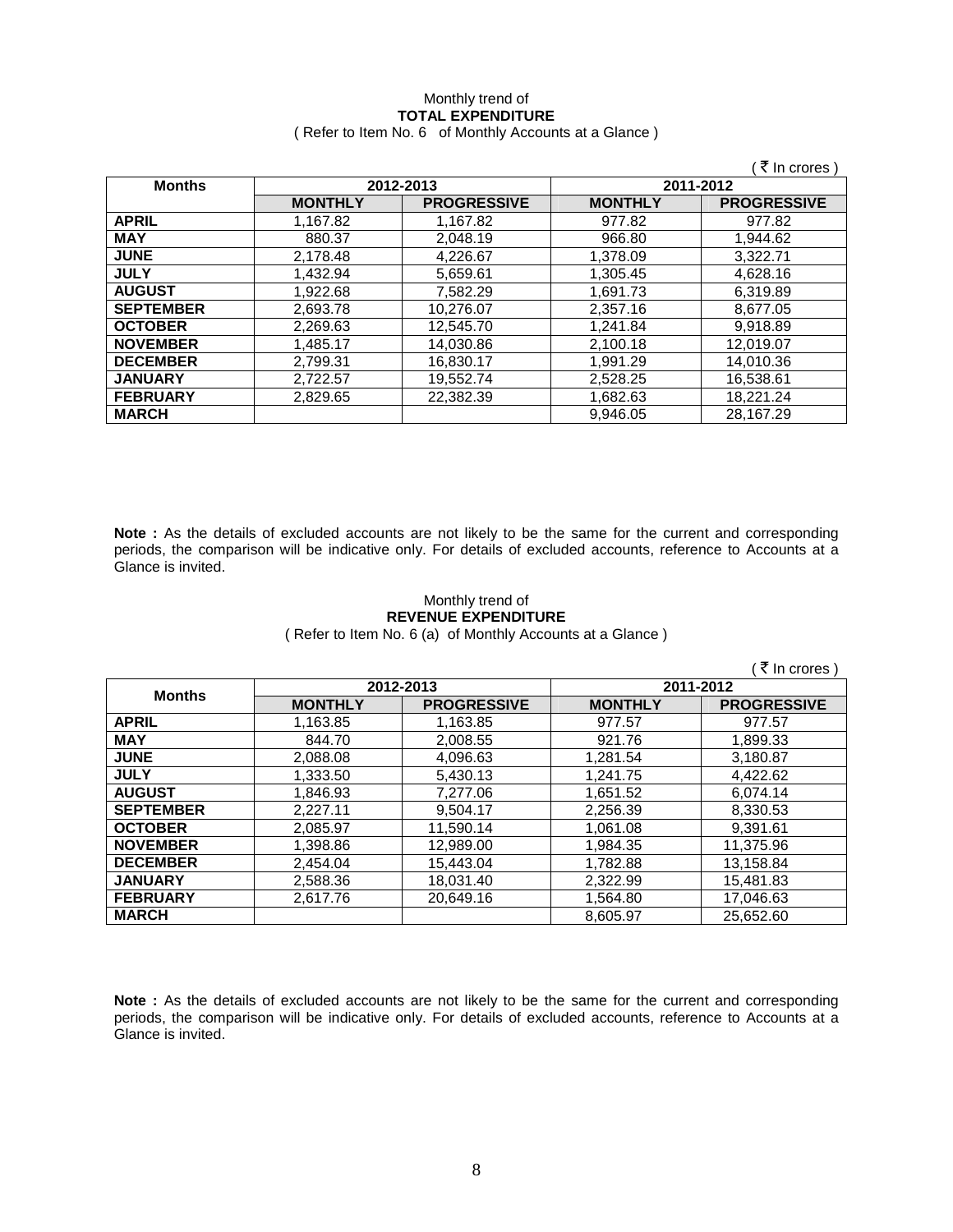### Monthly trend of **CAPITAL EXPENDITURE**  ( Refer to Item No. 6 (b) of Monthly Accounts at a Glance )

|                  |                |                    |                | ₹ In crores )      |
|------------------|----------------|--------------------|----------------|--------------------|
| <b>Months</b>    | 2012-2013      |                    | 2011-2012      |                    |
|                  | <b>MONTHLY</b> | <b>PROGRESSIVE</b> | <b>MONTHLY</b> | <b>PROGRESSIVE</b> |
| <b>APRIL</b>     | 3.97           | 3.97               | 0.24           | 0.24               |
| <b>MAY</b>       | 35.51          | 39.48              | 45.03          | 45.27              |
| <b>JUNE</b>      | 89.68          | 129.16             | 96.53          | 141.80             |
| <b>JULY</b>      | 99.42          | 228.58             | 63.69          | 205.49             |
| <b>AUGUST</b>    | 75.75          | 304.33             | 40.21          | 245.70             |
| <b>SEPTEMBER</b> | 119.81         | 424.14             | 97.55          | 343.25             |
| <b>OCTOBER</b>   | 180.12         | 604.26             | 180.75         | 524.00             |
| <b>NOVEMBER</b>  | 86.31          | 690.57             | 115.41         | 639.41             |
| <b>DECEMBER</b>  | 304.22         | 994.79             | 206.31         | 845.72             |
| <b>JANUARY</b>   | 132.23         | 1,127.02           | 205.26         | 1,050.98           |
| <b>FEBRUARY</b>  | 211.52         | 1,338.54           | 117.21         | 1,168.19           |
| <b>MARCH</b>     |                |                    | 1,258.40       | 2,426.59           |

**Note :** As the details of excluded accounts are not likely to be the same for the current and corresponding periods, the comparison will be indicative only. For details of excluded accounts, reference to Accounts at a Glance is invited.

## Monthly trend of **LOANS AND ADVANCES DISBURSED**

( Refer to Item No. 7 of Monthly Accounts at a Glance )

|                  |                |                    |                | ₹ In crores )      |
|------------------|----------------|--------------------|----------------|--------------------|
| <b>Months</b>    | 2012-2013      |                    | 2011-2012      |                    |
|                  | <b>MONTHLY</b> | <b>PROGRESSIVE</b> | <b>MONTHLY</b> | <b>PROGRESSIVE</b> |
| <b>APRIL</b>     | 0.00           | 0.00               | 0.01           | 0.01               |
| <b>MAY</b>       | 0.16           | 0.16               | 0.01           | 0.02               |
| <b>JUNE</b>      | 0.72           | 0.88               | 0.02           | 0.04               |
| <b>JULY</b>      | 0.02           | 0.90               | 0.01           | 0.05               |
| <b>AUGUST</b>    | 0.00           | 0.90               | 0.00           | 0.05               |
| <b>SEPTEMBER</b> | 346.86         | 347.76             | 3.22           | 3.27               |
| <b>OCTOBER</b>   | 3.53           | 351.29             | 0.01           | 3.28               |
| <b>NOVEMBER</b>  | 0.00           | 351.29             | 0.42           | 3.70               |
| <b>DECEMBER</b>  | 41.05          | 392.34             | 2.10           | 5.80               |
| <b>JANUARY</b>   | 1.98           | 394.32             | 0.00           | 5.80               |
| <b>FEBRUARY</b>  | 0.37           | 394.69             | 0.60           | 6.40               |
| <b>MARCH</b>     |                |                    | 81.68          | 88.08              |